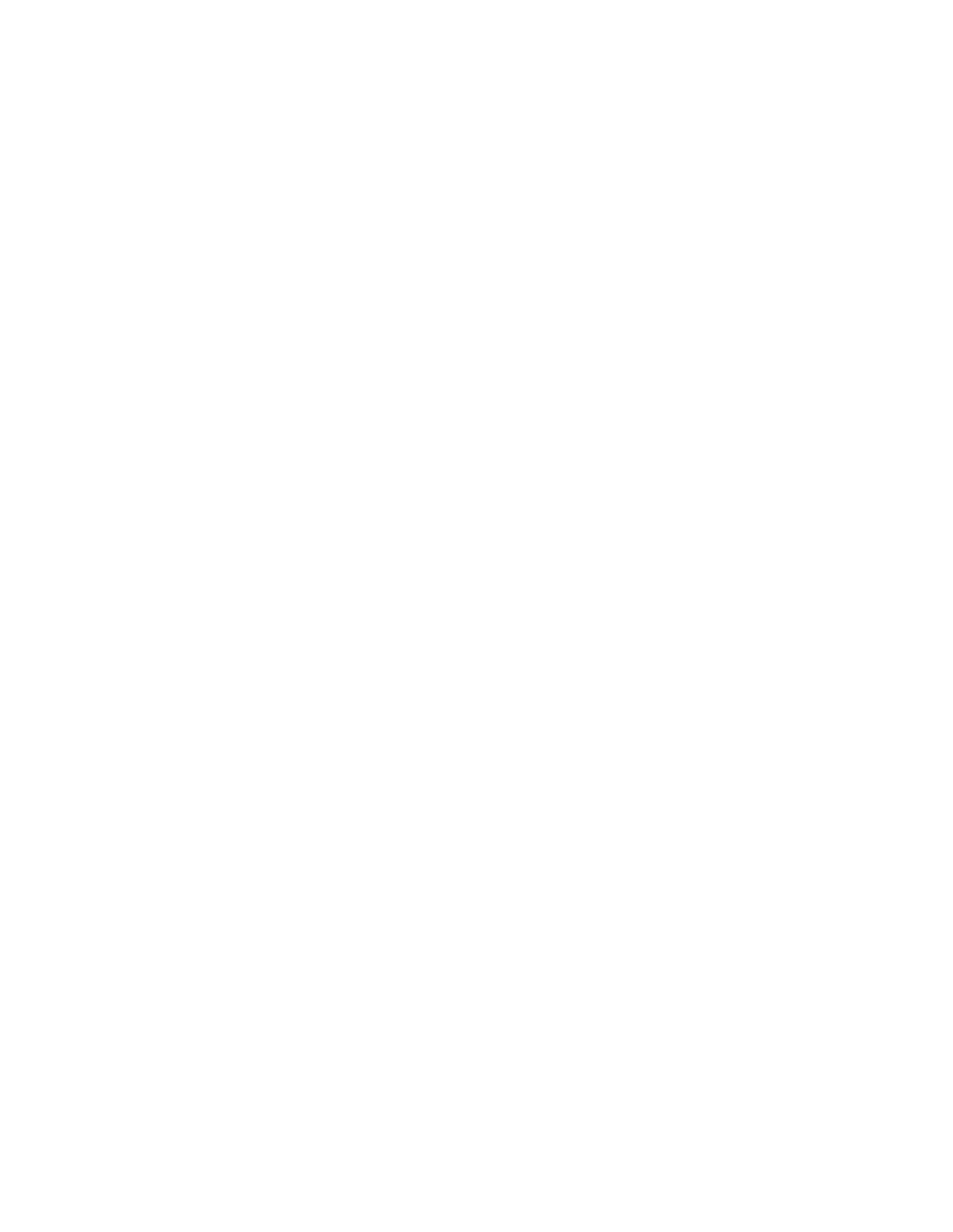# **Island Counts**<br>Health Data for Island County

18.5% of Island

### 2 0 1 4

HEALTHY YOUTH

# **The Extra formulate Standard County Island** County **Island** County **Island** County **Island** County **Island** County **Island** County **YOUTH, BULLYING AND ABUSE**

# **SURVEY <b>WHAT WE CAN DO**

## PARENTS

### **If you suspect a child is being bullied or if you witness a child being bullied:**

- Don't ignore it, intervene immediately.
- Display respectful behaviors when you intervene.
- Make sure that everyone is safe.
- Don't talk to the kids involved together; speak to them separately.
- Don't make the kids involved apologize on the spot.
- Assure the child being bullied that is it not their fault.
- Make sure that children know that the bullying behavior is not acceptable.<sup>1</sup>

### **Know the signs that a person may be abused by their boyfriend/girlfriend:**

- Appears afraid or anxious to please that person.
- Goes along with everything that person says and does.
- Talks about their partner's temper, jealously, and being possessive.
- Checks in frequently with their partner, always telling them where they are and what they are doing.
- Has a lower self-esteem when they used to be very confident.
- Shows major personality changes.  $2^2$

### **How to help someone who you suspect or know is being abused:**

- Don't ignore it and remain calm; listen to what the person has to say without judgment.
- Reassure the person that they did nothing wrong and it is not their fault they are being abused.
- If you feel your safety or the safety of others is in danger if you intervene, seek professional help immediately.
- Child abuse should be reported to proper authorities immediately; reporting is anonymous.
- If a youth notifies you that they are in an abusive relationship, first make sure they are not in immediate danger. Contact your school-based mental health counselor, guidance counselor or mental health professional or call the National Dating Abuse Helpline 1-866-331-9474.<sup>3</sup>

# SCHOOLS

**SCHOOLS CAN** have a bullying prevention policy in place and enforce it.

- Train teachers and staff to create a positive, respectful, tolerant and accepting environment.
- Train teachers and staff how to appropriately intervene when a child is being bullied.
- Implement a bullying prevention curriculum.
- Refer students who are bullying, being bullied, or showing signs of depression or suicide to their school-based mental health counselor.<sup>4</sup>

*For more information about* Island Counts *or this Fact Sheet, contact Laura Luginbill, MS, RD Assessment and Healthy Communities Director, Island County Public Health 360-679-7350 I L.Luginbill@co.island.wa.us I* 

- 
- 
- 

# COMMUNITY AND GOVERNMENT

### **COMMUNITY MEMBERS AND LOCAL OFFICIALS CAN**

- Advocate for bullying prevention polices in the schools.
- Work with local media outlets such as radio stations, newspapers, and websites to run anti-bullying ads and provide information how to prevent and deal with current bullying issues.
- Reach out directly to groups who work with children to advocate for anti-bullying policies and education.<sup>5</sup>



County 8th graders have been bullied or harassed through a computer or cell phone.

6.8% of Island County 12th graders report being

physically abused by a boyfriend or girlfriend.